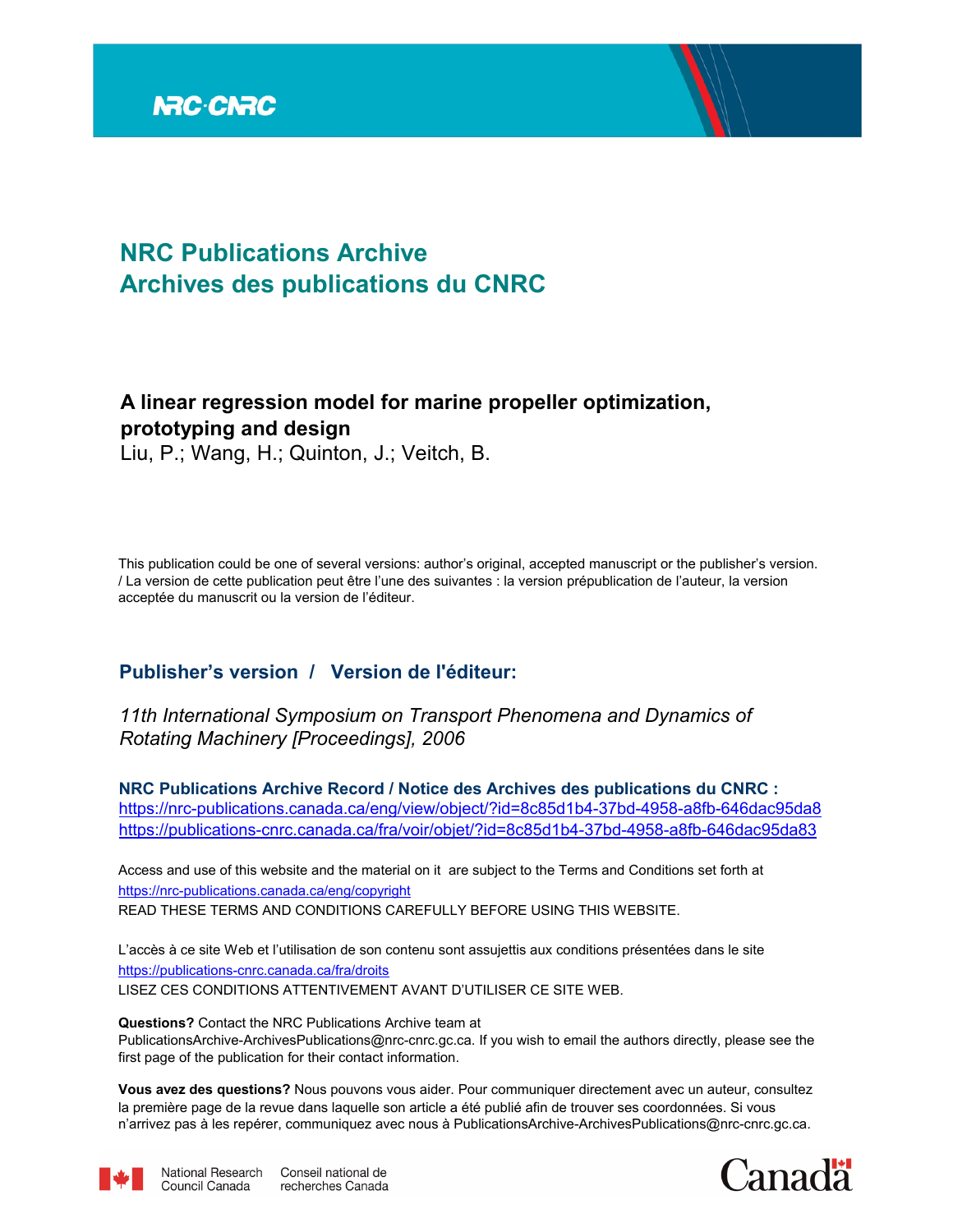### **Proceedings of ISROMAC 2006: The Eleventh International Symposium on Transport Phenomena and Dynamics of Rotating Machinery February 26 - March 2, 2006, Honolulu, Hawaii USA**

# **ISROMAC2006-69**

# **A LINEAR REGRESSION MODEL FOR MARINE PROPELLER OPTIMIZATION, PROTOTYPING AND DESIGN**

**Pengfei Liu \***  National Research Council Canada Institute for Ocean Technology Box 12093, 1 Kerwin Place St. John's, NL Canada A1B 3T5 Email: Pengfei.Liu@nrccnrc.gc.ca Phone: 1-(709) 772-4575 Fax: 1-(709) 772-2462

**Hong Wang**  Department of Mathematics and **Statistics** Faculty of Science, Memorial University of Newfoundland St. John's, Newfoundland A1B 3X5

**Justin Quinton**  Faculty of Engineering and Applied Science Memorial University of Newfoundland St. John's, Newfoundland A1B 3X5

**Brian Veitch**  Faculty of Engineering and Applied Science Memorial University of Newfoundland St. John's, Newfoundland A1B 3X5

## **ABSTRACT**

*A multiple-variable linear regression direct solution model and a statistical model were developed for marine propeller design, optimization and prototype. Computing implementation for the direct solution model was made to create an integrated tool for the marine propeller development process. An error analysis for a simple case with only 4 independent variables was performed. This direct solution model was constructed to provide two functionalities: generation of a set of linear regression coefficients to establish a multiple-variable polynomial equation and interpolation of the multiple-variable data set that are generated by the polynomial equations. An application case was given using a set of data from a marine nozzle propeller series both to cover interpolation to produce curves and linear regression coefficients for interpolation, for both the direct solution model and the statistical model that was computed under a commercial software package. Though much higher than the statistical model, interpolation by the direct solution model showed an error of less than one-tenth of a percent for a group of nozzle propellers. The highly computing-efficient direct solution method showed its capability as a general-purpose linear regression tool which can be applied widely for optimal product prototyping and design.* 

Keywords: Linear Regression, Optimal Prototyping and Design, Marine Propeller

# **INTRODUCTION**

In the marine propeller design and optimization process, a set of performance curves are required for each candidate model propeller. These performance curves are namely the thrust coefficient  $K_t$ , torque coefficient  $K_q$  and propulsive efficiency *η*, versus the advance coefficient *J*. For a special purpose propeller series, typical performance curves are usually given for a propeller series via cavitation tunnel or tow tank tests, in terms of geometric parameters. These parameters are mainly the propeller disk expanded area ratio, *EAR*, with the same blade sectional shape, i.e., the same sectional profile, camber and maximum thickness distribution, the nominal pitch diameter ratio, *p/D0.7R* with the same pitch distribution along the span of the blade, the number of blades, *Z*, each with the same blade planform contour. In propeller series model tests, a number of propeller models are manufactured to cover the possible range of geometric parameters for ship operation. A typical performance diagram is shown in Figure 1 as an example. The diagram is for a propeller with 4 blades (*Z*=4) and an expanded area ratio of 0.55 (*EAR*=0.55), It shows thrust curves versus the advance coefficient *J* for a range of pitch values from  $p/D_{0.7R}$  =0.6 to 1.4, with an interval of  $\Delta(p/D)=0.2...$ 

For a comprehensive propeller series test, a number of propeller models must be manufactured and tested. If the tests are to cover a range of EAR from, say, 0.4 to 1.2 with an interval of 0.2, and the number of blades is from  $Z=$  3 to 6, there will be 5 EAR values and 4 blade number values. Along with 5 pitch values from  $p/D_{0.7R} = 0.6$  to 1.4, a total of 100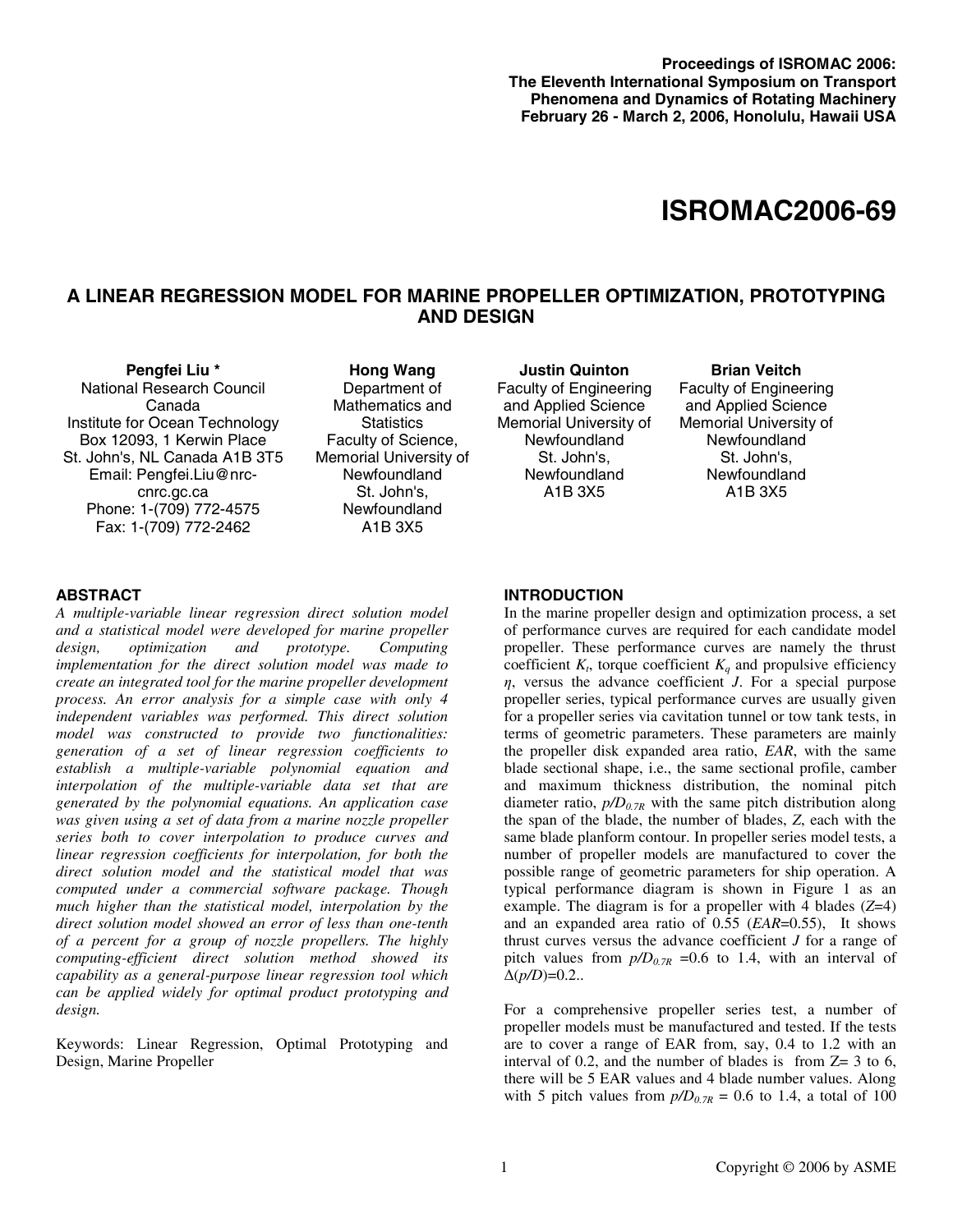propeller models must be manufactured. Increasing the intervals will reduce the number of propeller models required.



**Figure 1. THRUST COEFFICIENT** *K<sup>t</sup>*  **OF A PROPELLER VERSUS ADVANCE COEFFICIENT** *J.* 

After the tests, a total of 20 propeller performance diagrams in the same form of Figure 1 can be plotted. The data obtained will be used to generate polynomial coefficients via linear regression and then establish a polynomial equation for propeller design and optimization with 3 independent variables, such as,

$$
K_{t} = \sum_{i=0}^{I} \sum_{k=0}^{K} \sum_{l=0}^{L} (EAR)^{i} (p / D_{0.7R})^{k} J^{l} C_{i,k,l} (1)
$$

This work is to develop a numerical model to generate a set of cofficients for one or more independent variables in the form of  $C_{i,kl}$  in equation (1) and use the coefficients and values of independent variables to predict the hydrodynmic performance of an arbitrary canditate propeller within the series.

#### **FORMULATION OF THE METHOD**

To find a set of polynominal coefficients, for example with 4 independent variables, let the dependant variable:

$$
y = f(x_1, x_2, x_3, x_4), \tag{2}
$$

be represented by:

$$
y = \sum_{i=0}^{i_m} \sum_{j=0}^{j_m} \sum_{k=0}^{k_m} \sum_{l=0}^{l_m} x_1^i x_2^j x_3^k x_4^l A_{i,j,k,l} (3)
$$

For the simplicity of description, we set the values of the exponents  $i_m=1$ ,  $j_m=1$ ,  $k_m=1$  and  $l_m=2$ . In practice, these values are often taken as 6-8, considering both accuracy and conservation of computing resources. An expanded form of equation (3) becomes

$$
y = A_{0,0,0,0} x_1^0 x_2^0 x_3^0 x_4^0 + A_{0,0,0,1} x_1^0 x_2^0 x_3^0 x_4^1 + \dots + A_{1,1,1,2} x_1^1 x_2^1 x_3^1 x_4^2.
$$
 (4)

Equation (4) has  $(i_m-0+1)$   $(j_m-0+1)$   $(k_m-0+1)$   $(k_m-0+1) = (1 (0+1)\times(1-0+1)\times(1-0+1)\times(2-0+1) = 24$  terms. It may be written in a matrix form, which can be solved for the polynomial coefficients directly:

$$
[X][A] = [Y],\tag{5}
$$

where [*Y*] is a vector storing 24 known values, which can be  $K_t$ ,  $K_q$  or  $\eta$  values of the propeller performance curves, corresponding to the values of the independent variables raised to their respective powers and these values are stored in the square matrix [*A*].

Expanding equation 5, it gives:

$$
\begin{bmatrix}\n1 & x_{1,1}^{0} x_{2,1}^{0} x_{3,1}^{0} x_{4,1}^{0} \cdots x_{1,1}^{1} x_{2,1}^{1} x_{3,1}^{1} x_{4,1}^{2} \\
1 & x_{1,2}^{0} x_{2,2}^{0} x_{3,2}^{0} x_{4,2}^{0} \cdots x_{1,2}^{1} x_{2,2}^{1} x_{3,2}^{1} x_{4,2}^{2} \\
\vdots & \vdots & \vdots & \vdots \\
1 & x_{1,23}^{0} x_{2,23}^{0} x_{3,23}^{0} x_{4,23}^{0} \cdots x_{1,23}^{1} x_{2,23}^{1} x_{3,23}^{1} x_{4,23}^{2} \\
1 & x_{1,24}^{0} x_{2,24}^{0} x_{3,24}^{0} x_{4,24}^{0} \cdots x_{1,24}^{1} x_{2,24}^{1} x_{3,24}^{1} x_{4,24}^{2}\n\end{bmatrix}
$$
\n
$$
\begin{bmatrix}\nA_{0,0,0,0} \\
A_{0,0,0,1} \\
\vdots \\
A_{1,1,1,1} \\
A_{1,1,1,2}\n\end{bmatrix} =\n\begin{bmatrix}\ny_1 \\
y_2 \\
\vdots \\
y_{23} \\
y_{24}\n\end{bmatrix}
$$
\n(6)

Once [*A*] is obtained, the polynomial equation is defined.

#### **RESULTS AND DISCUSSION**

#### **Application case for the newly developed model**

To test the method and its implementation, a set of propeller propulsive performance data was used [Yossifov et al. 1989]. Figure 2 shows a nozzle propeller in three different surface modeling approaches: hidden line, solid modeling and wire frame (Liu 2002 and Liu et al. 2002).

While in the figure only one combination of the propeller is shown, this propeller series has three different nozzles, N=1, 2 and 3, four nominal pitch values of  $(p/D)_{0.7R} = 1.0, 1.1, 1.2$  and 1.3, and three *EAR* values of 0.5, 0.6 and 0.7. The dependent variable is either  $K_t$ ,  $K_q$  or  $\eta$  and the four independent variables are: *N, ( p/D)0.7R, EAR* and advance coefficient *J*.

Using the currently developed linear regression model, a set of polynomial coefficients can be obtained. These coefficients defined the polynomial equation which is,

$$
K_t = f(J, N, p/D_{0.7R}, EAR),
$$
\n(7)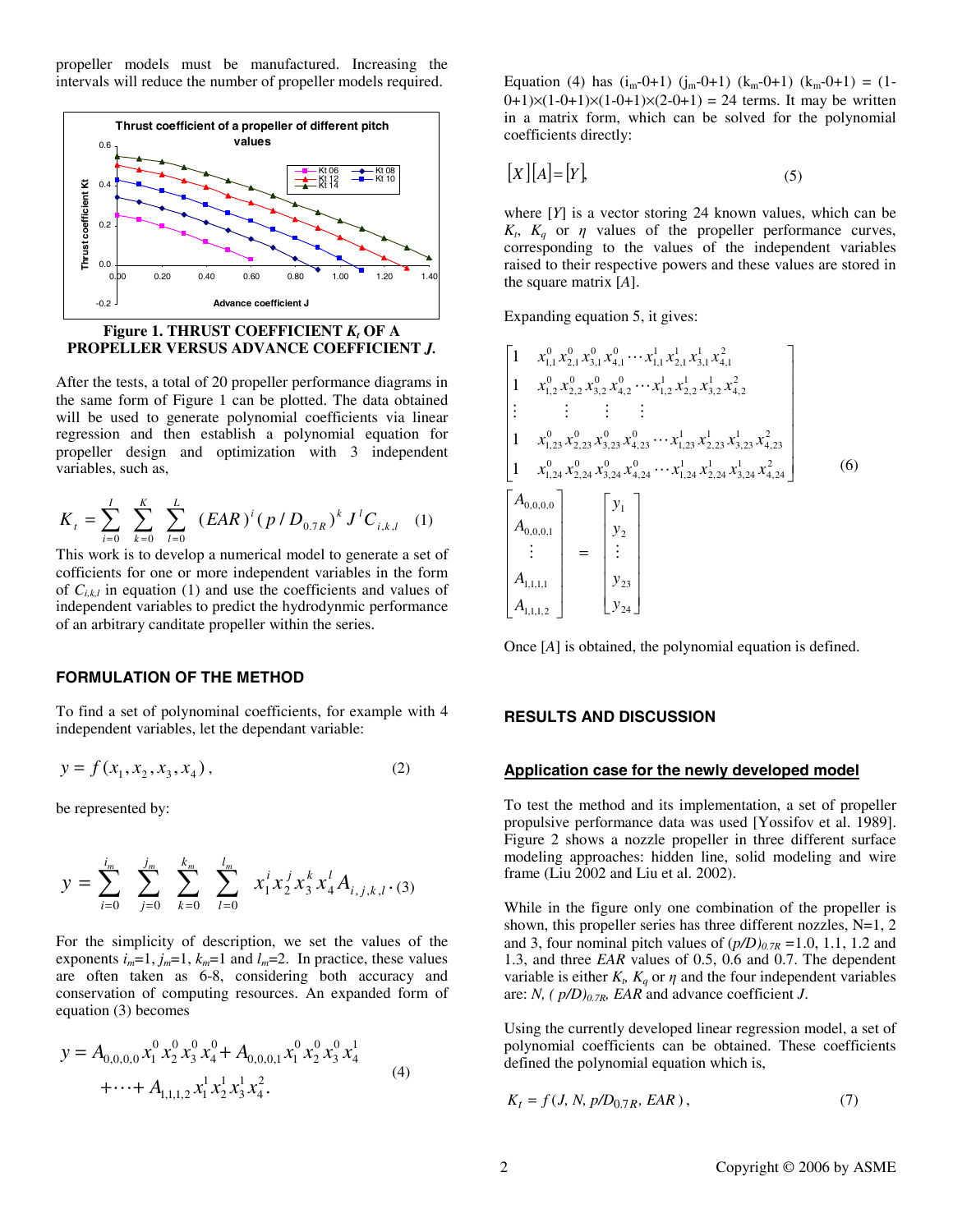

**Figure 2. APPLICATION PROPELLER SERIES GEOMETRY.** 

The values of  $i_m$ ,  $j_m$ ,  $k_m$  and  $l_m$  are usually chosen at a small value less than 10. For an 8-variable problem, if the value of the power is set at 8, the matrix size will be  $(9 \times 9 \times 9 \times 9 \times 9 \times 9 \times 9)^2$  =43046721<sup>2</sup> which needs about 1,380,000 GB of computing memory. For too large a matrix

size, an iterative solver should be used and the solver might need to be run under a parallel computing environment [Liu and Li 2002].

For this application case, for simplicity, we set  $i_m = 2$ ,  $j_m = 2$ ,  $k_m = 3$  and  $l_m = 6$ . The matrix size is then 252<sup>2</sup>. A total of 252 data points were prepared as in Table 1:

**Table 1. INPUT DATA FORMAT AND LIST** 

|  |   | NEARPD J | Kt                           |
|--|---|----------|------------------------------|
|  |   |          | 1 1 0.5 1.0 0.00 0.518087    |
|  |   |          | 2 1 0.5 1.0 0.14 0.433046    |
|  |   |          | 3 1 0.5 1.0 0.28 0.353132    |
|  |   |          |                              |
|  | . |          |                              |
|  |   |          | 252 3 0.7 1.3 1.14 -2.464862 |

The current model was used to generate a set of linear regression coefficients by solving for  $C_{i,j,k,l}$  to produce a polynomial

$$
K_{t} = \sum_{i=0}^{2} \sum_{j=0}^{2} \sum_{k=0}^{3} \sum_{l=0}^{6} N^{i} (EAR)^{j} (p/D_{0.7R})^{k} J^{l} C_{i, j, k, l}. (8)
$$

Plugging the values of these independent variables into equation (8) for the 252 data points, the  $K_t$  values are obtained by the polynomial equation. Error estimation can then be done by comparing the  $K_t$  values from the polynomial equation with those from Table 1 in terms of

$$
\%E = \left| \frac{K_{t1}(J) - K_{t2}(J)}{K_{t1}(J=0)} \right| \times 100\%.
$$
 (9)

The percent error for the 252 data points is plotted in Figure 3.



**Figure 3. ERROR IN PERCENT BY THE CURRENT NUMERICAL MODEL, DGSI.** 

It is shown in Figure 3 that the maximum percentage error is about 0.05%. This accuracy is sufficient for engineering design. A much higher accuracy may possibly be obtained when the value of the exponents is increased, though increased computing resources are also required. To generate these coefficients for a one-time execution, the implemented code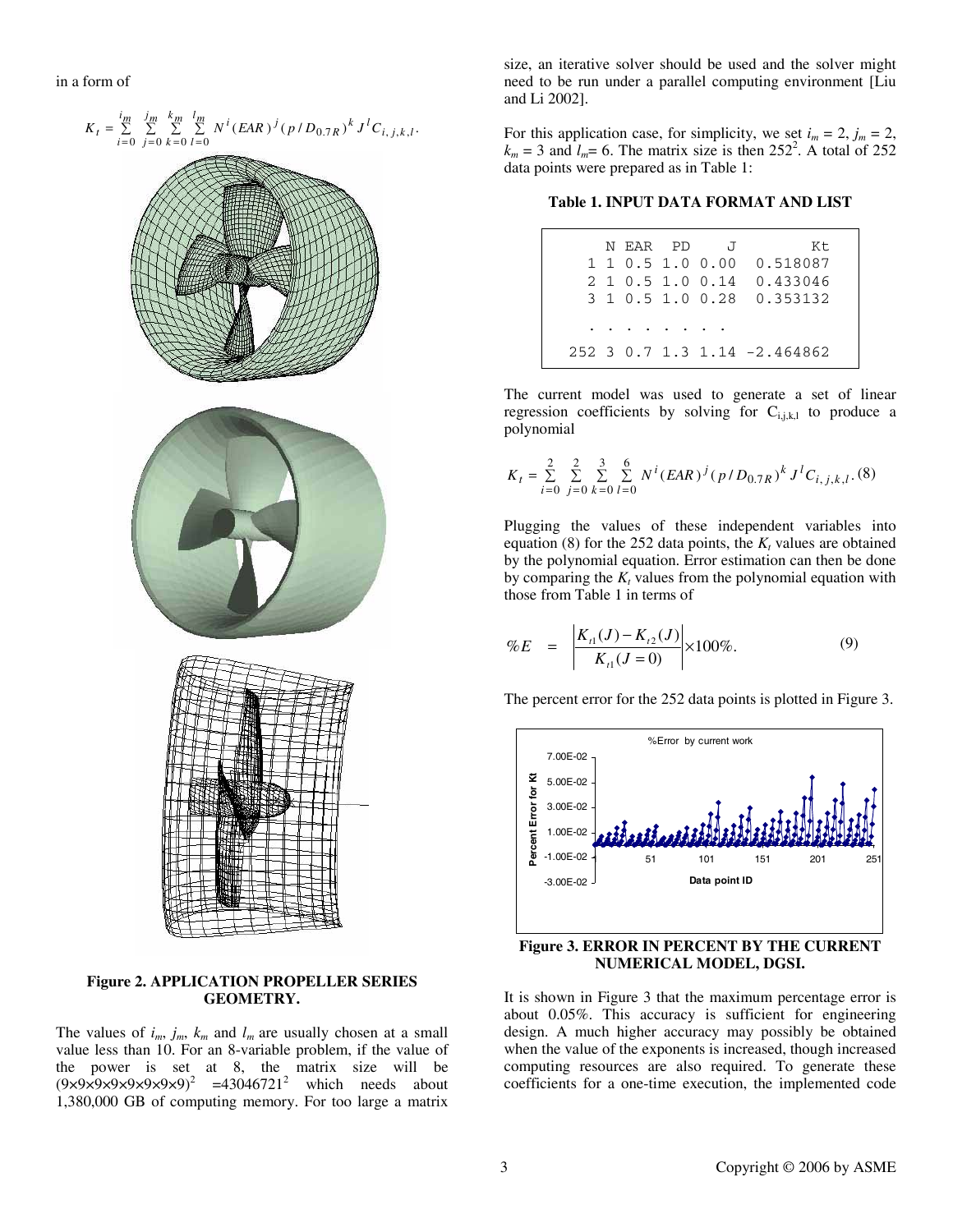DGSI, took about a couple of minutes of CPU time on a 3.0 GHz PC.

#### **Application Case for the Statistics Commercial Package SPlus and Comparison**

## **Statistics model**

The statistical method applied here is the traditional regression analysis based on multiple predictors that are identified as *N, EAR,*  $(P/D)_{0.7R}$  and *J* with a response variable  $K_t$ . First, we establish a probabilistic model denoted by

$$
K_{t} = \sum_{i=0}^{2} \sum_{j=0}^{2} \sum_{k=0}^{3} \sum_{l=0}^{6} N^{i} (EAR)^{j} (p/D_{0.7R})^{k} J^{l} C_{i,j,k,l} + \varepsilon.
$$
 (10)

where  $\varepsilon$  is the random factor having an approximately normal distribution with zero mean and constant variance. In this topic, this assumption is not critical because the data collected here only contain record errors.

Base on the observed data, we first form a 252×252 matrix for the factors  $N^i$ ,  $(EAR)^j$ ,  $(P/D)^k$  and  $J^l$  when *i, j, k* and *l* vary, so that the regression formula (10) becomes

$$
K_t = C \times A' + \varepsilon,\tag{11}
$$

where *C* is a  $1 \times 252$  vector and *A'* is the transpose of the 252×252 matrix.

The Least-square Method (LM) is employed to estimate *C* when *K* and *A* are observed. The basis of the LM method is to minimize the sum of squared errors:

$$
SSE = \sum (K_{t\_original} - K_{t\_estimated})^2.
$$
 (12)

Since there are 252 variables to be estimated in vector *C* with 252 observations, one will observe some singular terms in the process of minimization, which will yield zero estimates for those  $C_{i,i,k,l}$  coefficients. This is not a surprising result in this kind of estimation process.

After the estimation procedure is carried out (here by S-Plus, an advanced statistical software package), the vector *C* will be estimated with (252 less the number of singulars) non-zero numerical values and the zero values will be assigned to those  $C_{i,j,k,l}$  that are considered singular. After this process, a  $1\times252$ vector *C* is generated. This can be viewed as a filtering procedure which will single out those  $N^i$ , (EAR), (P/D)<sup>*k*</sup> and  $\bar{J}^i$ terms that are not significant to the probabilistic model in equation (10).

Furthermore, more information in the regression analysis can be obtained such as the standard error, (*t*-value) and *p*-value  $Pr((test statistic) > |t|)$  for each  $C_{i,j,k,l}$  estimated. A sample output of this information is listed Table 2:

#### **Table 2. A SAMPLE OUTPUT FOR REGRESSION ANALYSIS**

| 1                                      | Std. Error<br>2 0.267453190<br>3 1.079734330                           | t value<br>0.046340930 -16.613806360<br>1.421098450<br>0.470970110                                 | $Pr(>\vert t \vert)$<br>1.154632e-14<br>1.681520e-01<br>6.419148e-01      |
|----------------------------------------|------------------------------------------------------------------------|----------------------------------------------------------------------------------------------------|---------------------------------------------------------------------------|
| 27<br>28<br>29<br>30                   | 0.443841450<br><b>NA</b><br>0.851771110                                | 26 0.981486080 -0.597363020<br>1.474089110<br><b>NA</b><br>0.156353330 7.597914470<br>-1.258532740 | 5.558597e-01<br>1.534547e-01<br><b>NA</b><br>7.765376e-08<br>2.203047e-01 |
| 247<br>248<br>249<br>250<br>251<br>252 | 0.044432390<br>NA.<br><b>NA</b><br><b>NA</b><br><b>NA</b><br><b>NA</b> | -0.704020400 4.881953e-01<br>NA<br><b>NA</b><br><b>NA</b><br><b>NA</b><br><b>NA</b>                | NA<br>NA<br>NA<br><b>NA</b><br>NΑ                                         |

where the NA terms correspond to those zero (singular) valued  $C_{i,j,k,l}$  coefficients.

Since the critical *p*-value is provided in the output, the individual calculation formulas for standard error (and *t* value) become less important. One can find them in the text book. The use of the *p*-value for each term is to determine the significance of each  $C_{i,j,k,l}$  estimated. For example, if the  $p$ value shown is 7.765376e-08, the corresponding  $C_{0,1,0,0}$  is highly significant. To ensure maximum numerical accuracy, instead of abandoning all non-significant terms (such as the one shown with a *p*-value of 6.419148e-01, which is not statistically significant), we keep those very small but nonzero coefficients  $C_{i,j,k,l}$  so that those highly dependent predictors remain in the polynomial in the deterministic component in equation (10).

# **Discussion of Regression Analysis Results:**

Based on the propeller shaft torque  $(K_a)$  data set, which is similar to the  $K_t$  data, we find that at  $95\%$  confidence level, the difference (Error) between  $K_q$  and  $K_{q\_estimated}$ ) is estimated within the confidence interval  $(1.529957e-05)$  2.228456e-05), which is close enough to zero. However, we could not conclude that the error is zero since the *p*-value for this test is 2.2e-16, which will reject the hypothesis that  $K_q$ - $K_{q\_estimated}$ =0 at almost any level of significance. Moreover, we have to admit that the  $K_q$  is over estimated by the regression model defined in equation (10), even if it is by not that much.

## **Comparison between the Current Model (DGSI) and the Regression Model**

Being given a data set like the propeller shaft torque  $(K_q)$  data set, DGSI used a different approach to achieve the determination of the polynomial coefficients *Ci,j,k,l*. Based on